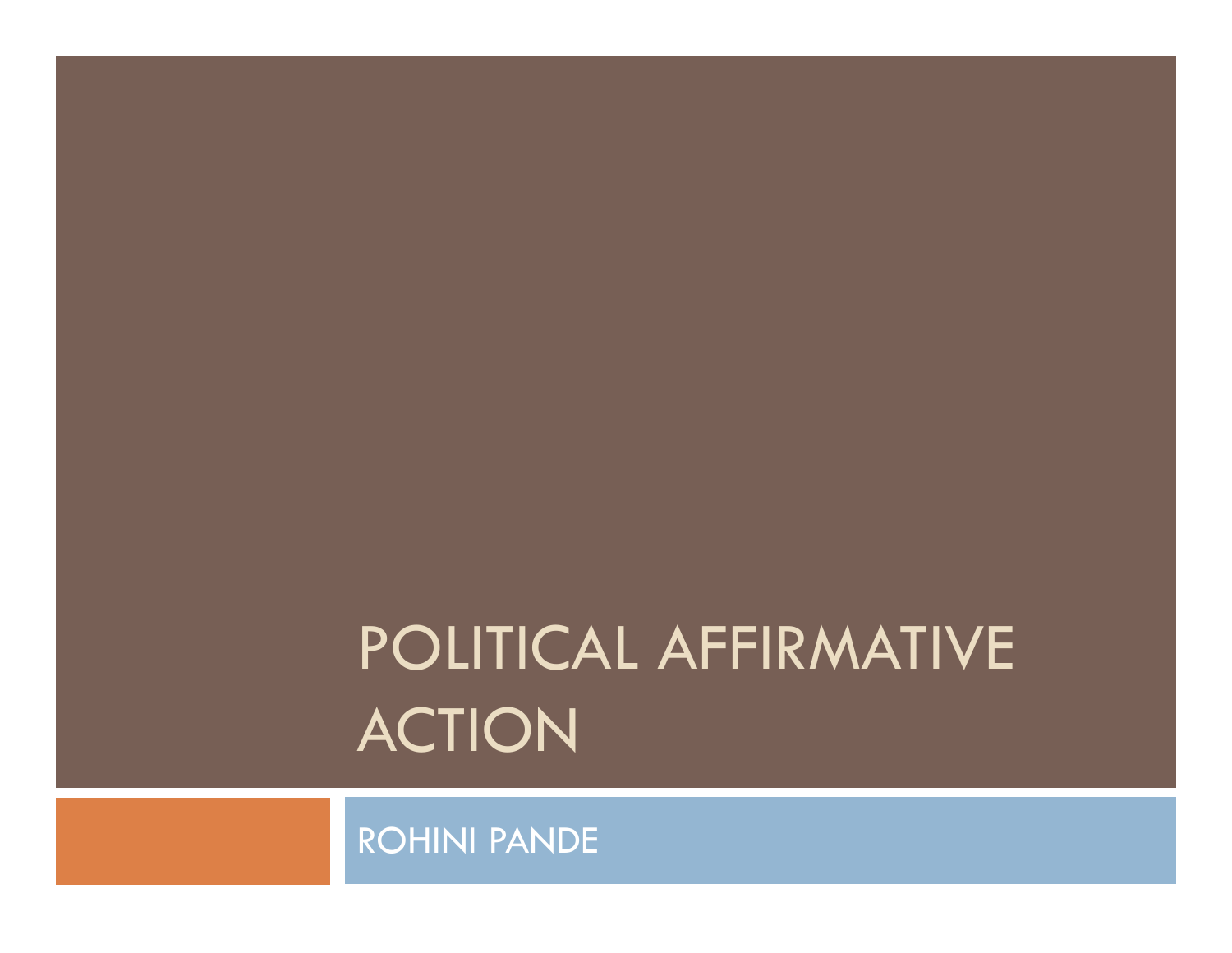#### Rationale

#### □ Correcting Bias by ensuring exposure

- **n** No ex ante investments to signal quality as elected politician
- **n** Discrete nature of success implies limited experimentation
	- **Exidence from gender quotas**

 $\Box$ Ensuring representation of non-majority preferences

- Equity: Different groups have distinct preferences over public goods and publicly provided private transfers
- In divided societies, organizing political competition along<br>existing social divides may improve nelitiains quality. existing social divides may improve politician quality
	- **Exidence from caste reservation**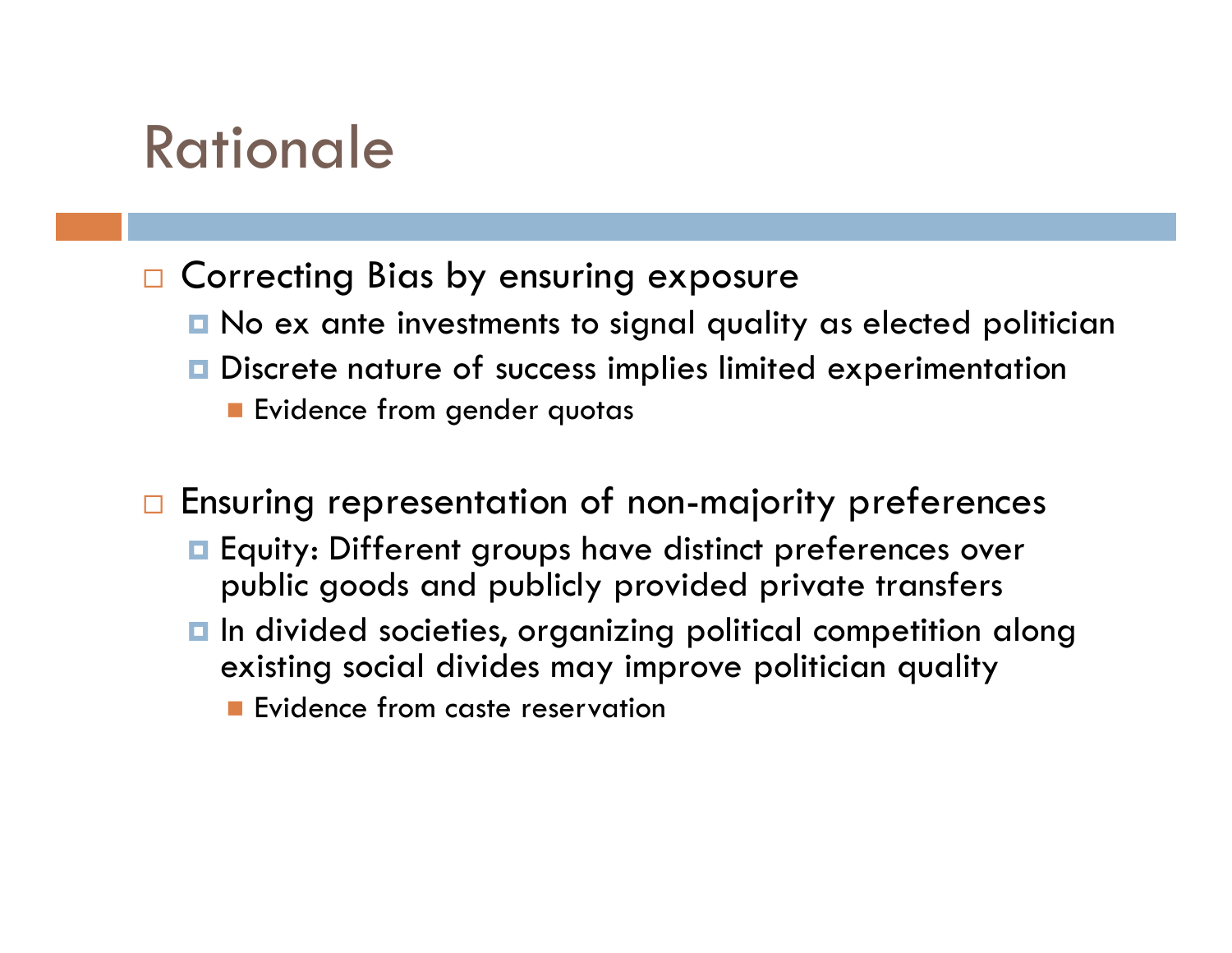#### Bias and Female Politicians

- $\Box$  In July 2008, women accounted for 18.4 % of parliamentarians worldwide (IPU, 2008)
	- $\blacksquare$  In Arab Countries and India this number stands below 10%
- $\Box$ This disparity rarely reflects legal restrictions:
	- for office in almost every country Women can vote, women can support candidates, and women can run<br>Antistance of the candidates of the candidates and women can run
	- **I** In many countries, female voter turnout exceeds male turnout
- $\Box$  An important policy response has been gender quotas in politics: Over 100 countries have some form of political affirmative action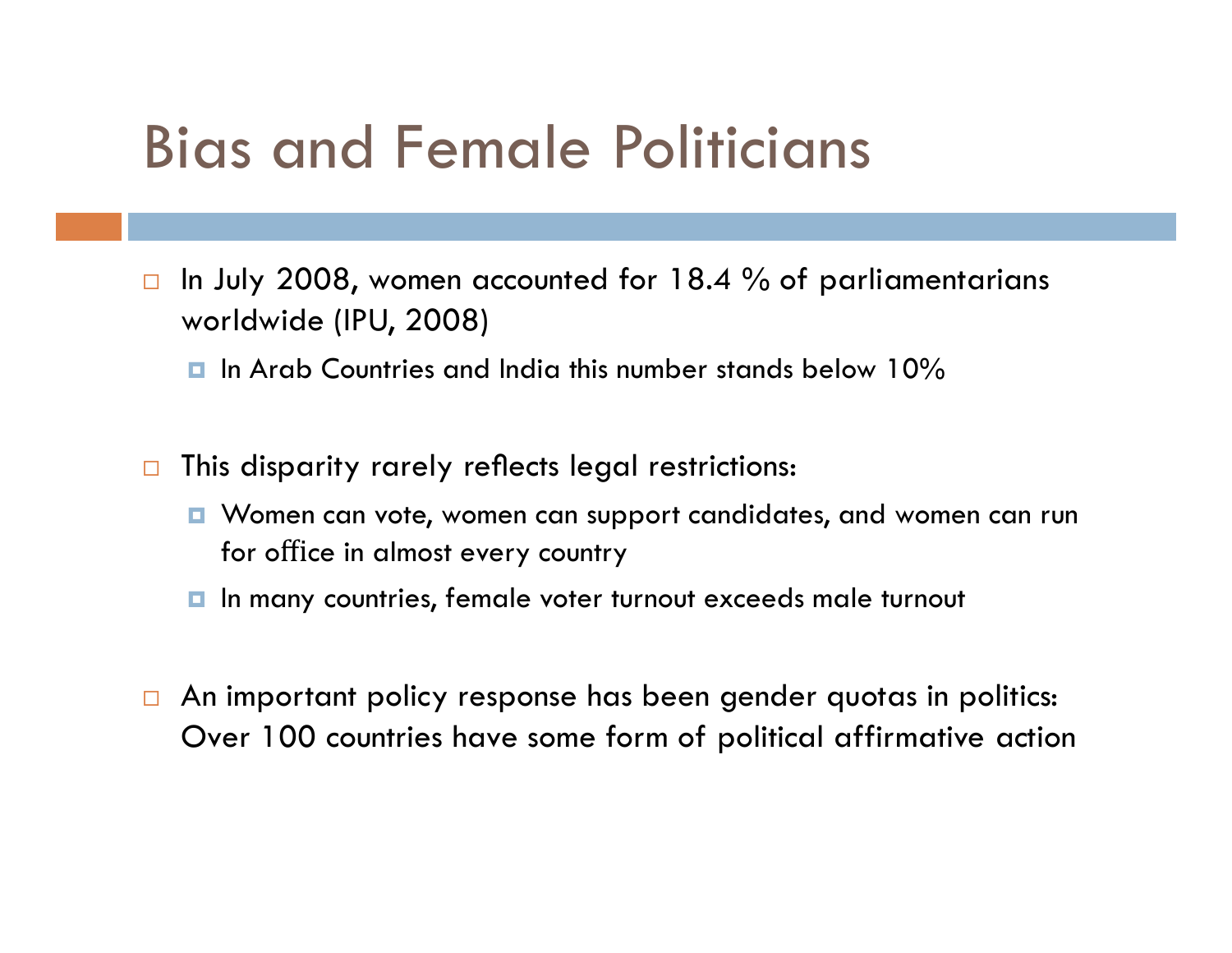#### Beaman et al

- $\Box$  We exploit a policy in India which mandated quotas for female leaders: one third of all village councils must have awomen as the head.
- $\Box$  In Birbhum, West Bengal, we examined whether reservation changed:
	- $\Box$  Electoral outcomes for local council positions in West Bengal in 2003 and 2008
	- о Villager evaluations of male and female chief village councillors (Pradhans) in India
	- $\Box$ Experimental data on prejudice towards female leaders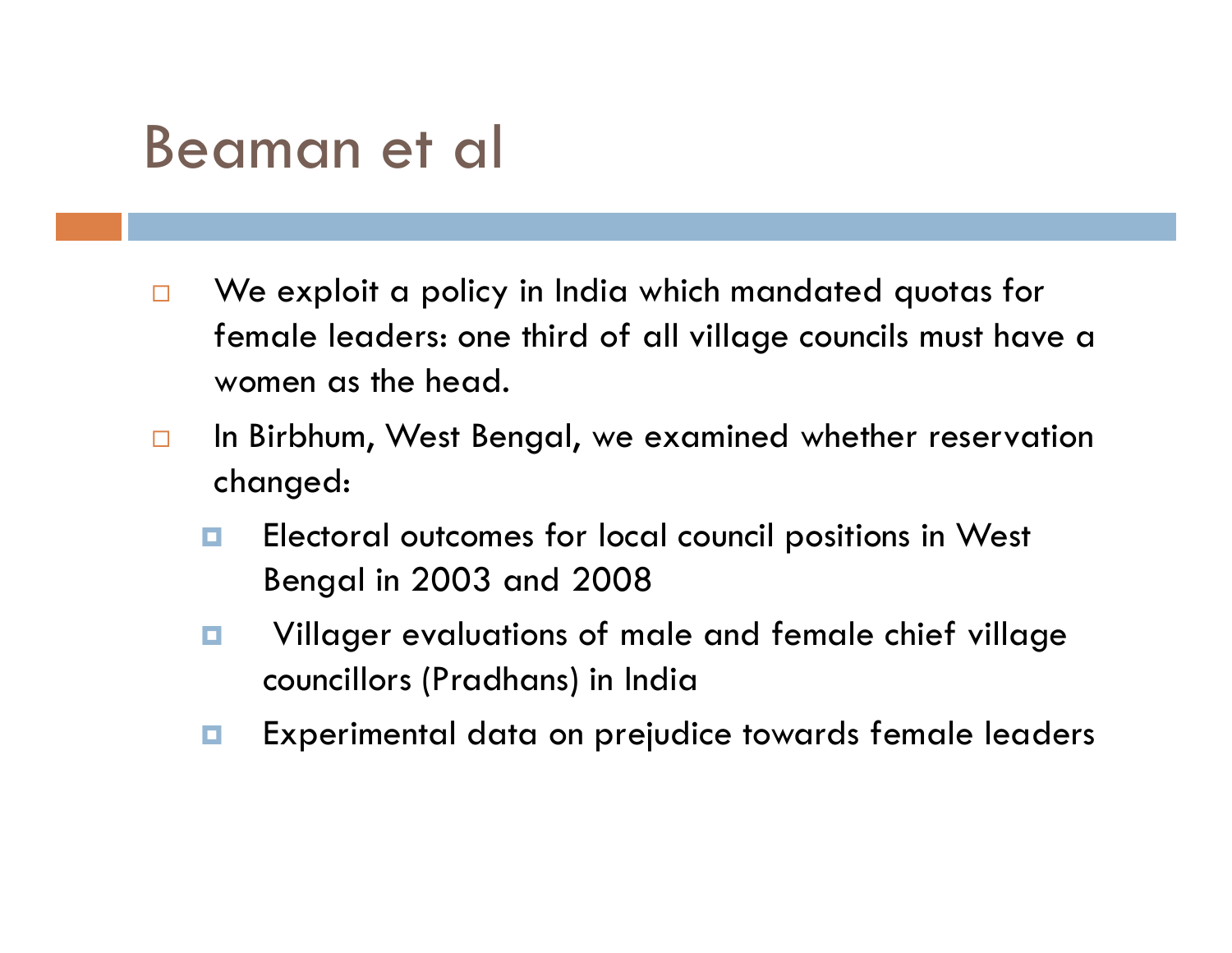#### Selection of Reserved GPs

- $\Box$ The Panchayat Constitution Rule of West Bengal was modified in April 1998 to introduce reservation
- $\Box$ Reservation status is randomized
- $\Box$  4 types of GPs:
	- $\Box$  First time reserved in 2003, Reserved in 1998 and 2003, Only reserved in 1998 and Never reserved
	- $\Box$  Reserved in 1998 and 2003 occurs in 20 GPs: due to process which jointly determines SC/ST reservation
- $\Box$ Constitutional rule provides a specific set of rules which ensure the random selection of GPs where the office of Pradhan is reserved for a woman.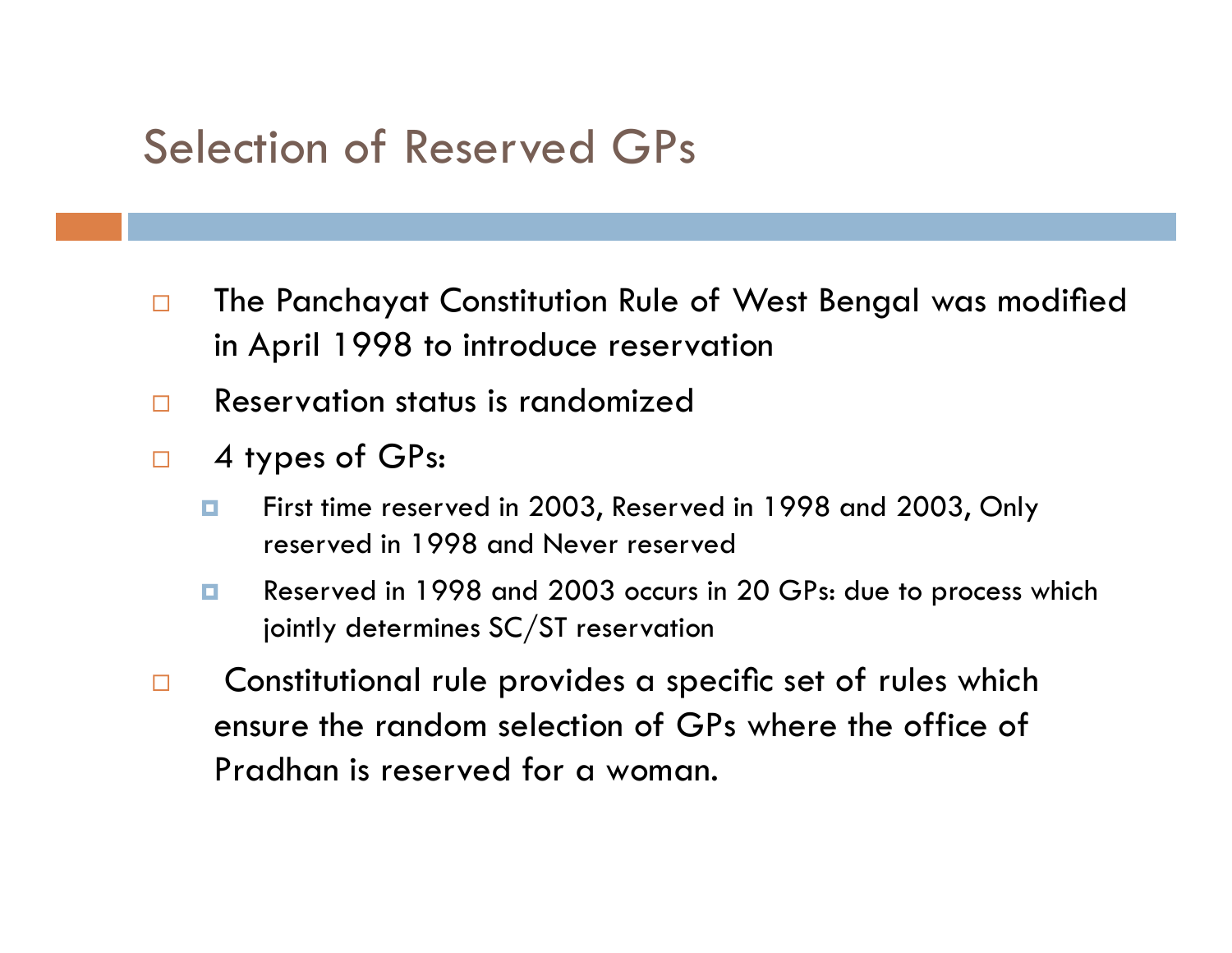# 2008 GP Election

- $\Box$  The May 2008 Panchayat elections provide an opportunity to look electoral outcomes for women.
	- We use data on who stood for, and won, election for ward member for all wards in Birbhum district in the 2008 election.
	- We use data on who won Pradhan nomination in<br>Unreserved GPs in six districts unreserved GPs in six districts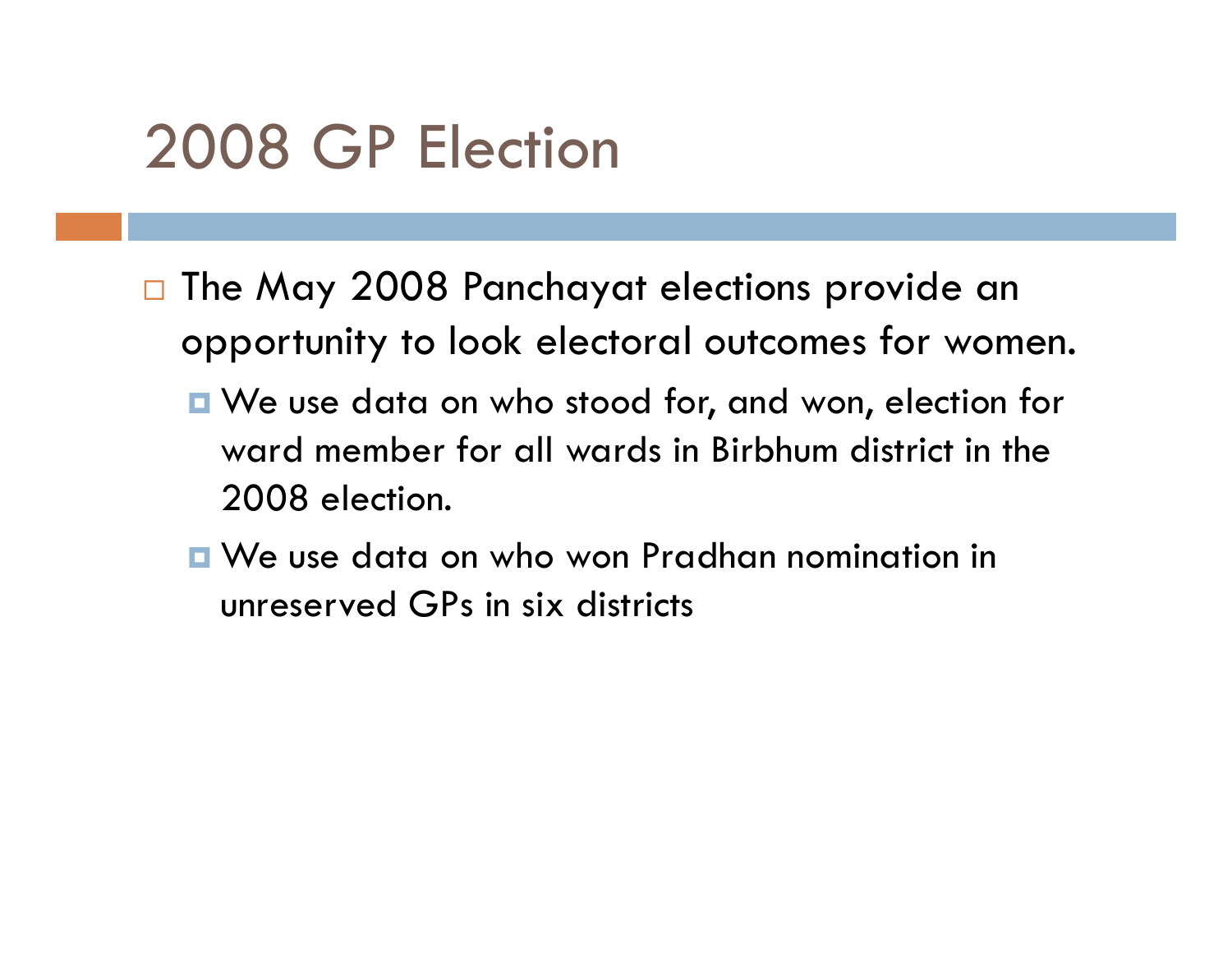## Evidence from India

#### **2008 Pradhan Election Outcomes**

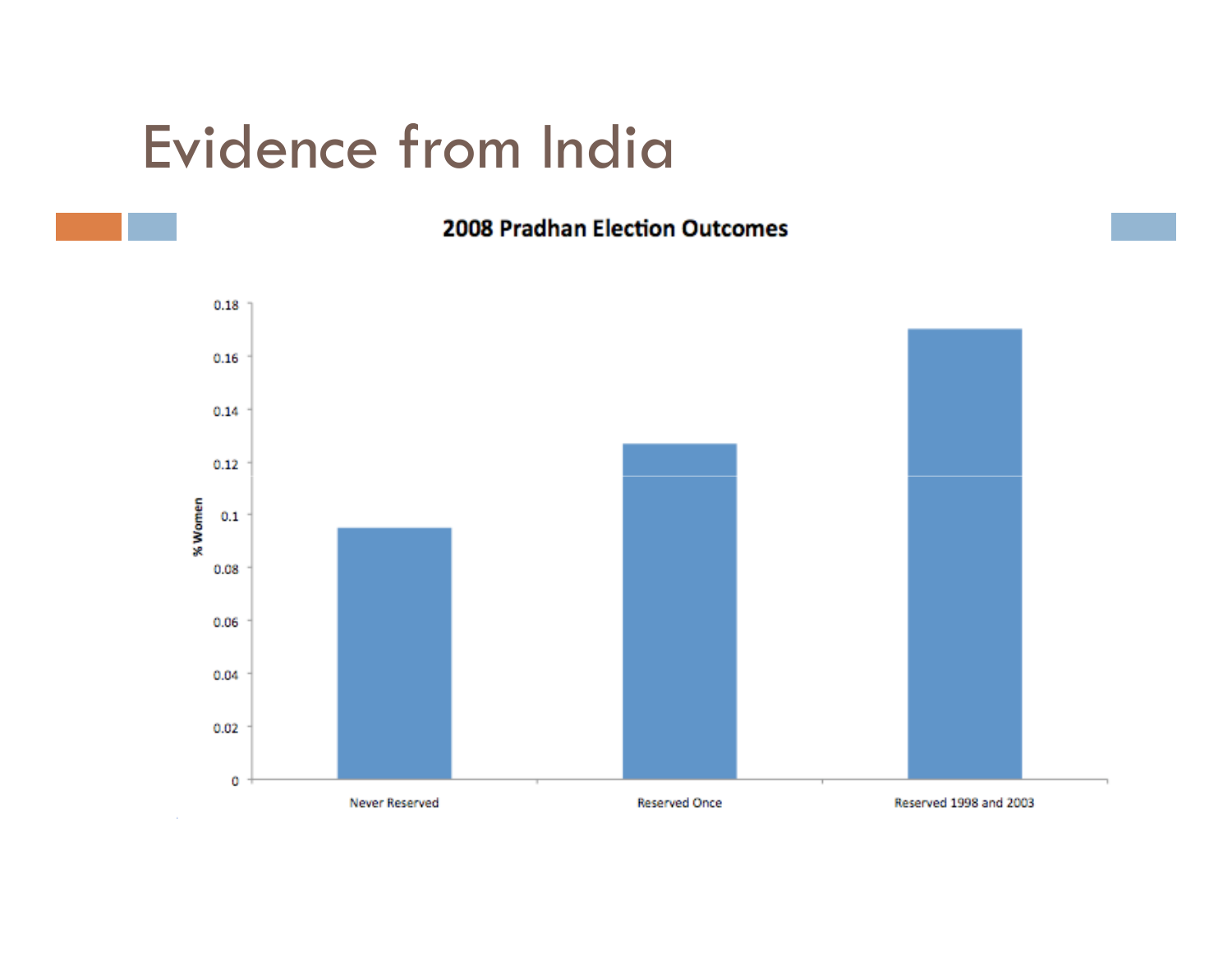#### Perceptions of Effectiveness: Speech

- $\Box$  Experimental evidence on perception of competences:
	- I VILLAGER: The tube well of our Kumarpara is not functioning. The<br>repairing job of the tubewell in your locality has been done partio repairing job of the tubewell in your locality has been done partially, but the same work at Nutangram has been completed.
	- **PRADHAN: For repairing of tubewells maximum amount of funds of the**<br>Panchayat is being drained out. As a result of which, other works can't Panchayat is being drained out. As a result of which, other works can't be done. From the next stage you, the people, should take mental preparations that the minor repairing jobs of the tubewells won't be<br>done by the Panchayat. [...] The Government won't provide all the done by the Panchayat. [...] The Government won't provide all the money. [...] Therefore the people will now share the jobs, which the Panchayat did mostly. Then the total work can be made with a success. Panchayat did mostly. Then the total work can be made with a success. So in the next stage that preparation have to be taken. I would now like all villagers to approve the village budget.
	- Audio recording of a Pradhan speech was administered to all adult<br>respondents. Gender of Pradhan randomly manipulated respondents. Gender of Pradhan randomly manipulated
	- Afterwards villagers asked a host of questions on Pradhan effectiveness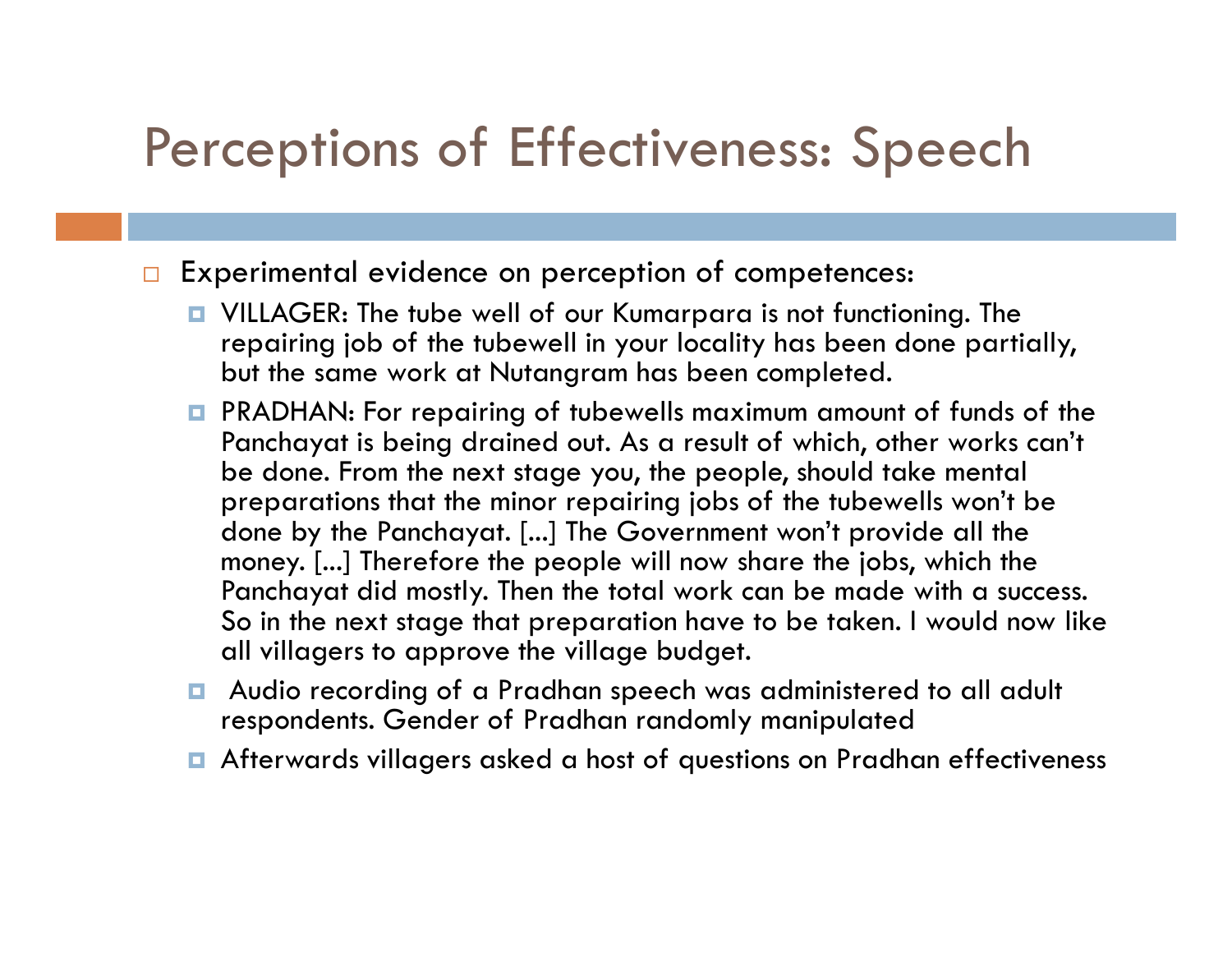### Reduced Bias

- **I** In unreserved villages, women leaders are ranked 0.054 standard deviation below men. This bias is absent in villages which had been reserved.
- **Q** Observe similar pattern in stated perceptions and also implicit attitudes (as measured by IAT)
- **B** Broader implications:
	- Reservation can have significant medium-run implications for voter behavior
	- Suggests that rotation of political reservation is a good policy
	- $\blacksquare$  In the presence of bias, partial policies such as party lists may backfire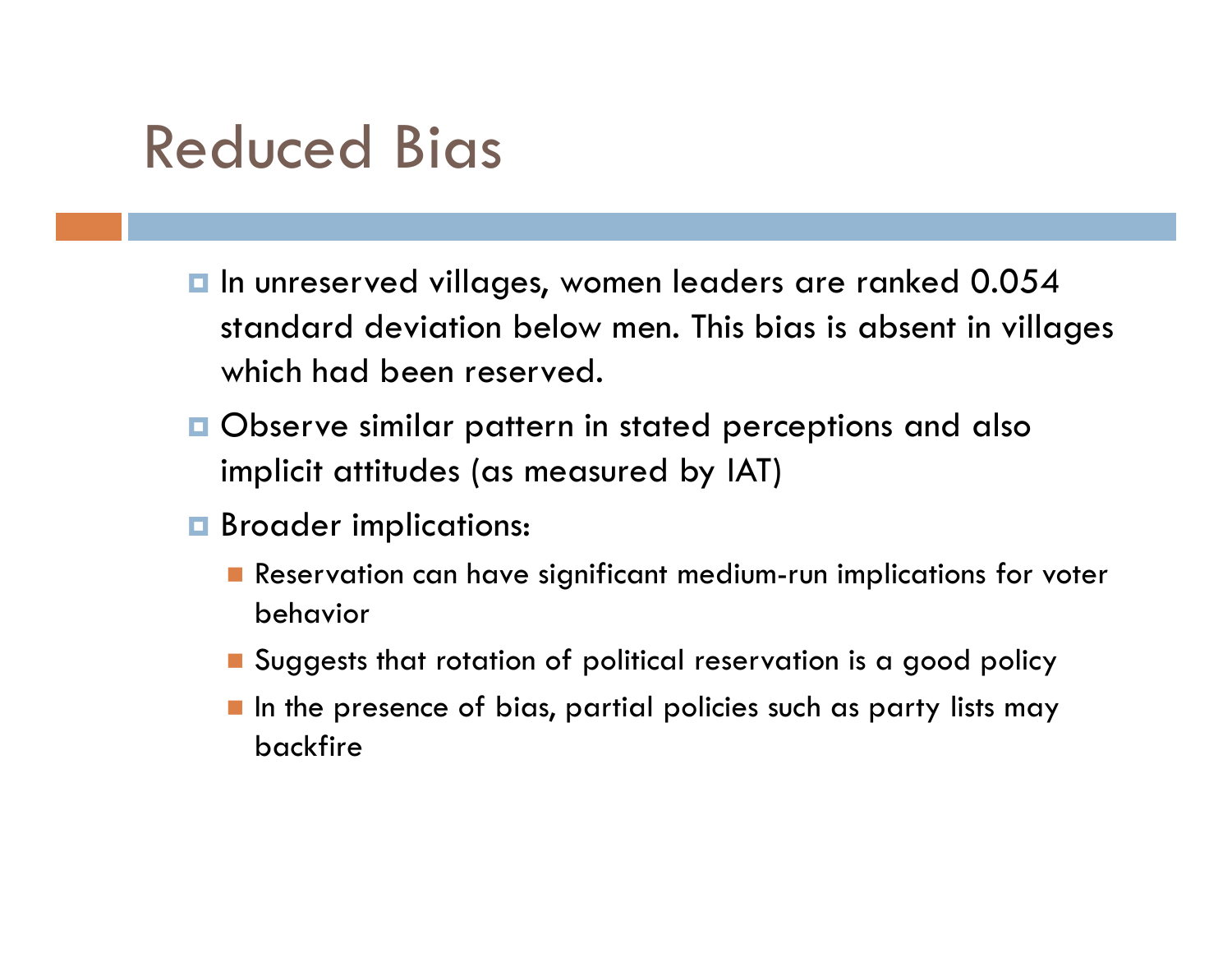## Preferences and Affirmative Action

- $\Box$  Democratic institutions may not provide minority groups political voice
- □ One group of policy responses have worked to create minority-majority jurisdictions
	- $\blacksquare$  In the US, move away from racial gerrymandering to partisan gerrymandering
	- **Q** Some countries have responded by creating different electoral rolls (Belgium, Rwanda)
- $\Box$  However, a common impact of these laws has been to increase presence of minority legislators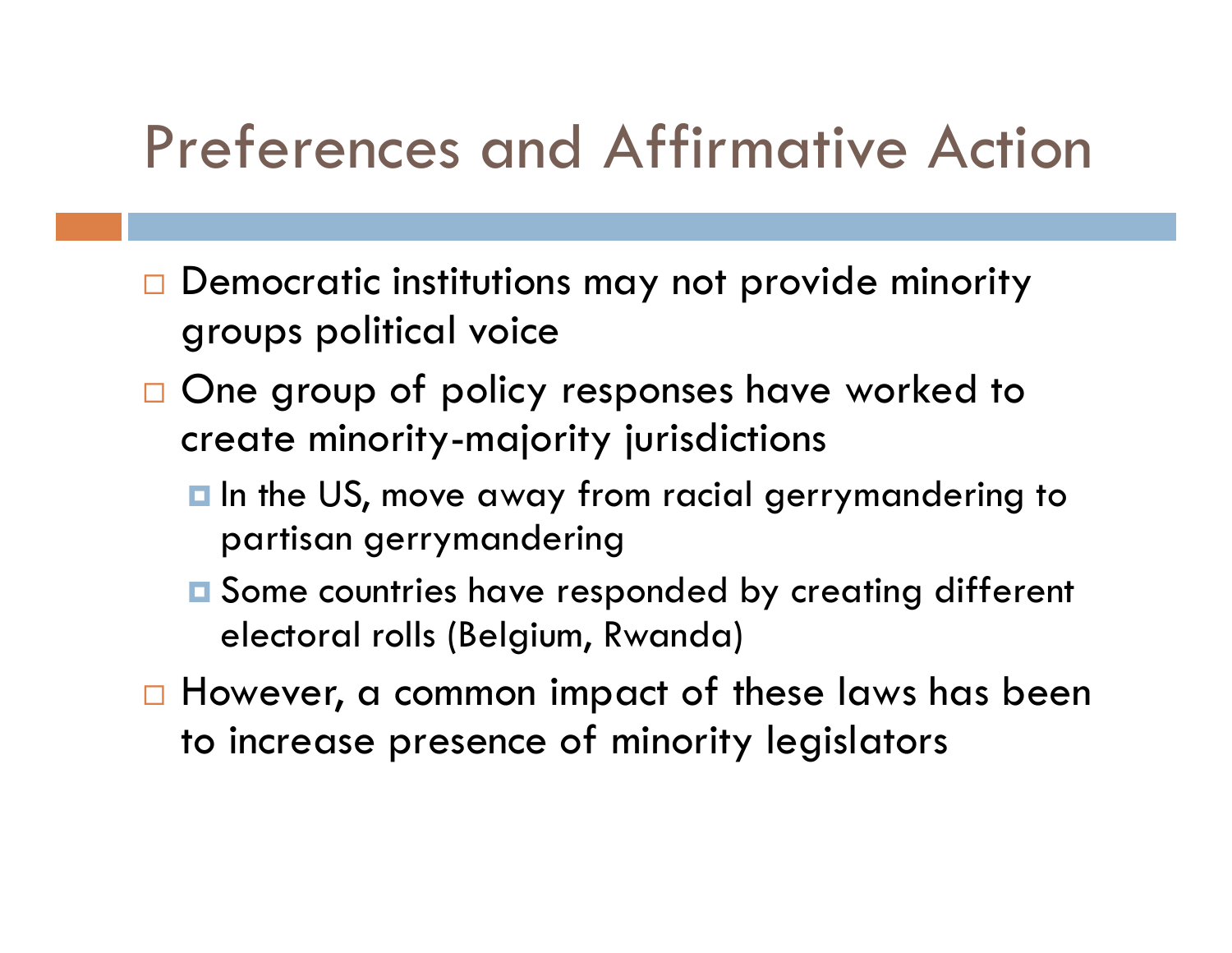# Legislator Identity

- $\Box$  The simplest political economy model, median voter, would suggest that legislator identity is irrelevant
- $\Box$  However, this is not true with incomplete policy commitment
- $\Box$  In India, political affirmative action has taken the form of directly influencing legislator identity
	- **At state and national level reservation for scheduled** castes and tribes
	- At village council level, also reservation for wome n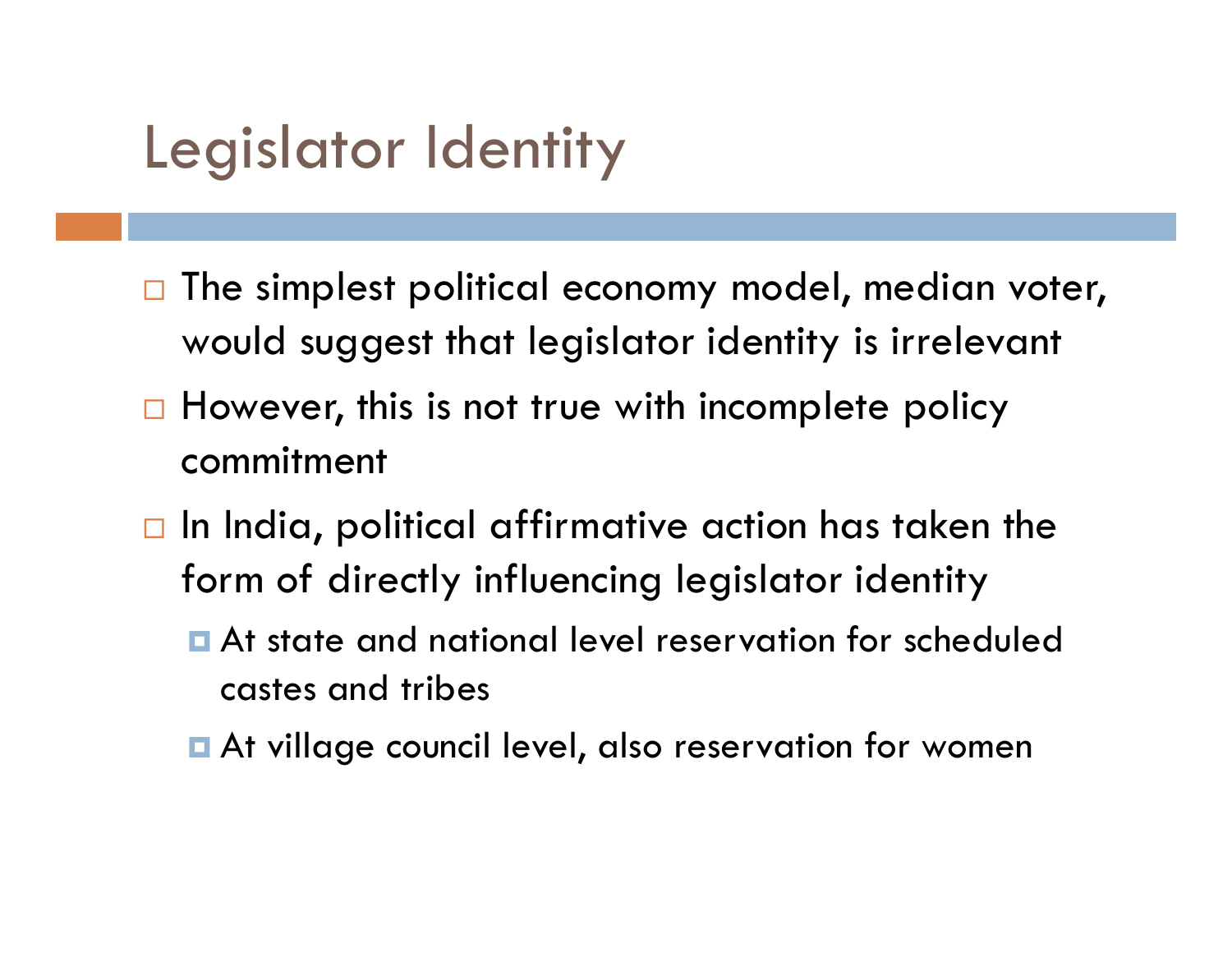#### Impacts

 $\Box$  Legislator identity influences policy outcomes

- Pande (2003): At the state-level presence of SC/ST legislators associated with increased spending towards these groups (SCP and TSP) and increased activism on job quotas
- $\blacksquare$  At the village level, SC/ST villagers benefit from having SC/ST leaders
	- More home improvements (Besley, Pande and Rao 2007)
	- More public goods in SC/ST hamlets (Chattopadhyay, Duflo and Fischer)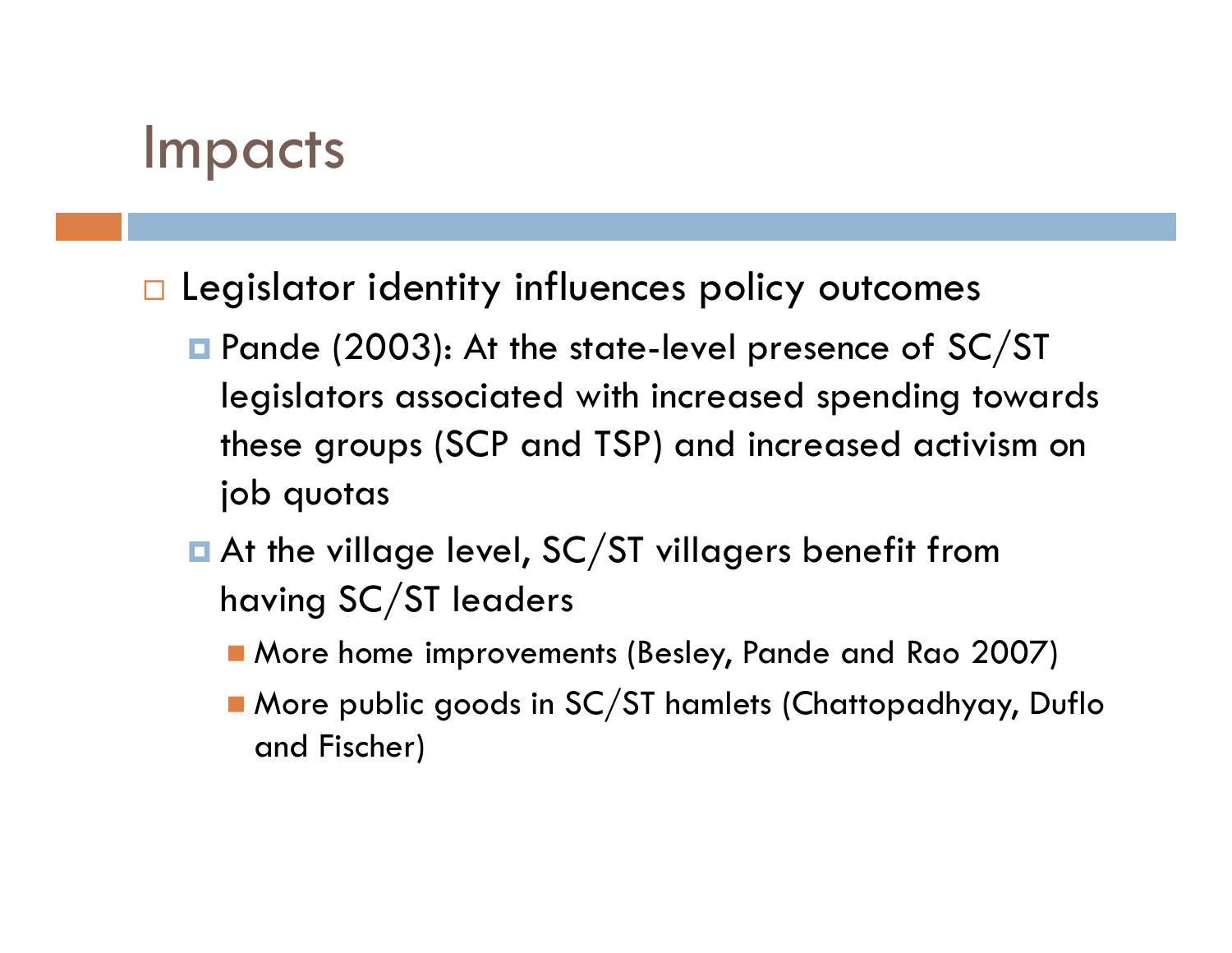#### Impacts

 $\Box$  At the village-level we observe that (controlling for wealth), panchayat leaders are more likely to have BPL cards (Besley, Pande and Rao)

 $\blacksquare$  This effect is absent among reserved politicians

- $\Box$  At the state-level (in UP), the rise of caste politics has been accompanied by an increase in criminal politicians
	- **This effect is concentrated in jurisdictions where one** caste forms a population majority but is absent in reserved jurisdictions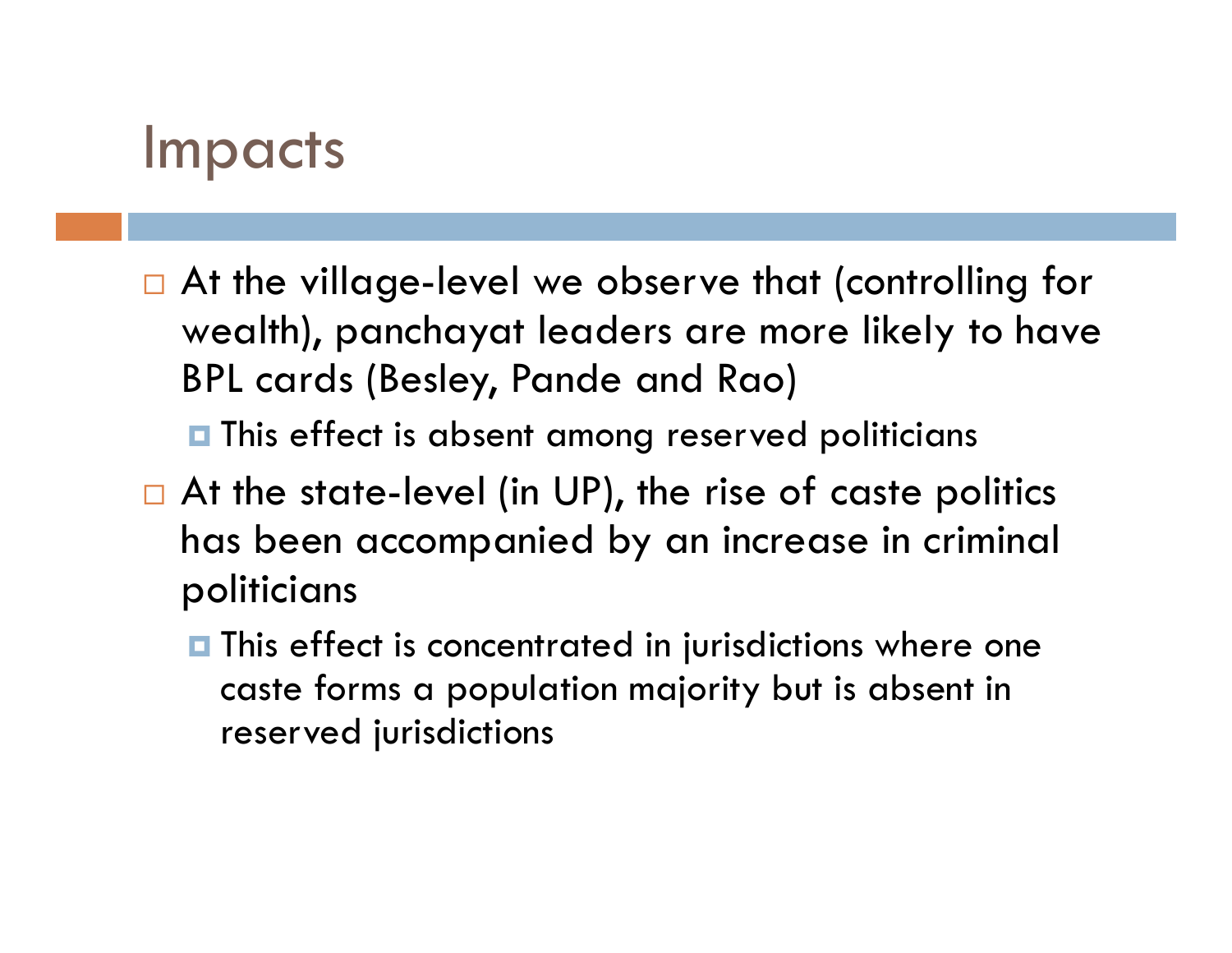#### Interpretation

- $\Box$  Changing legislator identity affects policy-making: whether this is good depends on how we conceive of the political system
- $\Box$ In the short run, two forces imply limit the efficiency losses
	- **T** These groups are economically disadvantaged so rent-seeking for them is non-distortionary (as in they typically qualify for the schemes)
	- **I** In a political environment where caste is very salient, requiring politicians to be of the same caste reduces the dimensionality of political competition and makes quality more salient
- $\Box$  The dynamics are, however, less clear. Limited evidence that political reservation for castes caused caste politics